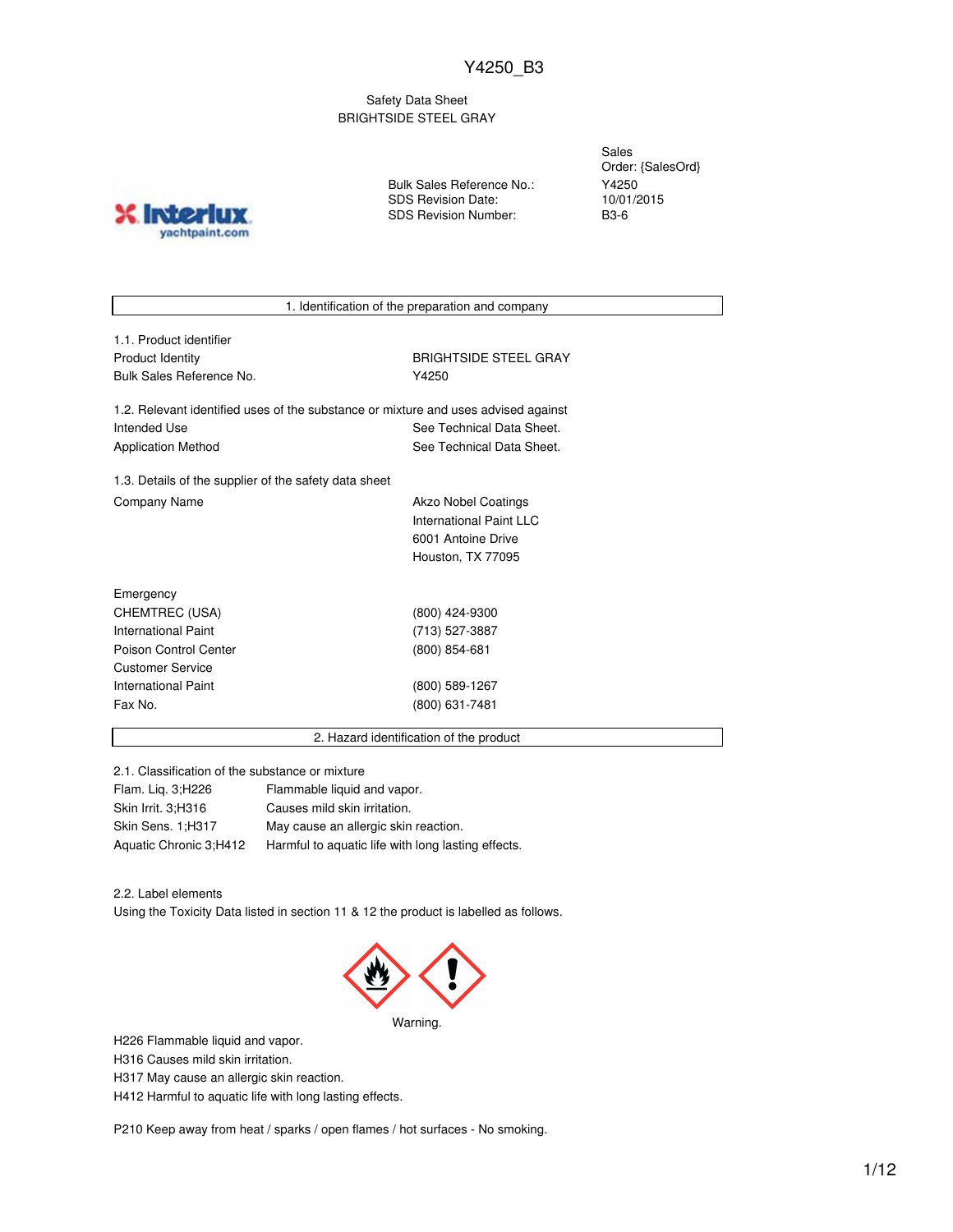P260 Do not breathe mist / vapors / spray.

P261 Avoid breathing dust / fume / gas / mist / vapors / spray.

P262 Do not get in eyes, on skin, or on clothing.

P272 Contaminated work clothing should not be allowed out of the workplace.

P273 Avoid release to the environment.

P280 Wear protective gloves / eye protection / face protection.

P301+310 IF SWALLOWED: Immediately call a POISON CENTER or doctor/physician.

P302+352 IF ON SKIN: Wash with soap and water.

P303+361+353 IF ON SKIN (or hair): Remove/Take off immediately all contaminated clothing. Rinse skin with water/shower.

P331 Do NOT induce vomiting.

P332+313 If skin irritation occurs: Get medical advice/attention.

P333 If skin irritation or a rash occurs:.

P363 Wash contaminated clothing before reuse.

P370 In case of fire: Use water spray, fog, or regular foam..

P403+233 Store in a well ventilated place. Keep container tightly closed.

P501 Dispose of contents / container in accordance with local / national regulations.

| <b>HMIS Rating</b> | Health: 2 | Flammability: 2 | Reactivity: 0 |
|--------------------|-----------|-----------------|---------------|
|--------------------|-----------|-----------------|---------------|

3. Composition/information on ingredients

This product contains the following substances that present a hazard within the meaning of the relevant State and Federal Hazardous Substances regulations.

| Ingredient/Chemical<br><b>Designations</b>                                         |              | Weight % GHS Classification                                                                                                                  | <b>Notes</b> |
|------------------------------------------------------------------------------------|--------------|----------------------------------------------------------------------------------------------------------------------------------------------|--------------|
| Solvent naphtha (petroleum),<br>medium aliphatic<br>CAS Number:<br>0064742-88-7    | $25 - 50$    | Asp. Tox. 1; H304                                                                                                                            | $\sqrt{11}$  |
| Titanium dioxide<br>CAS Number:<br>0013463-67-7                                    | $10 - 25$    |                                                                                                                                              | $[1][2]$     |
| Stoddard solvent<br><b>CAS Number:</b><br>0008052-41-3                             | $1.0 - 10$   | Asp. Tox. 1; H304                                                                                                                            | $[1][2]$     |
| Petroleum distillates,<br>hydrotreated light<br><b>CAS Number:</b><br>0064742-47-8 | $1.0 - 10$   | Asp. Tox. 1; H304                                                                                                                            | [1]          |
| Naphtha (petroleum), heavy<br>aromatic<br>CAS Number:<br>0064742-94-5              | $1.0 - 10$   | Asp. Tox. 1; H304                                                                                                                            | $[1]$        |
| Xylenes (o-, m-, p- isomers)<br>CAS Number:<br>0001330-20-7                        | $1.0 - 10$   | Flam. Lig. 3;H226<br>Acute Tox. 4:H332<br>Acute Tox. 4;H312<br>Skin Irrit. 2;H315<br>Eye Irrit. 2;H319<br>STOT SE 3;H335<br>Asp. Tox. 1;H304 | [1][2]       |
| SATURATED HYDROCARBON<br><b>TS-KS6505</b><br><b>CAS Number:</b>                    | $1.0 - 10$   |                                                                                                                                              | [1]          |
| Propylene glycol monomethyl<br>ether acetate<br>CAS Number:<br>0000108-65-6        | $1.0 - 10$   | Flam. Lig. 3;H226                                                                                                                            | $[1]$        |
| Kerosene<br>CAS Number:<br>0008008-20-6                                            | $1.0 - 10$   | Asp. Tox. 1; H304                                                                                                                            | $[1][2]$     |
| Naphthalene<br><b>CAS Number:</b><br>0000091-20-3                                  | $0.10 - 1.0$ | Carc. 2;H351<br>Acute Tox. 4:H302<br><b>Aquatic Acute</b><br>1;H400<br><b>Aquatic Chronic</b><br>1;H410                                      | $[1][2]$     |
| Methyl ethyl ketoxime<br><b>CAS Number:</b><br>0000096-29-7                        | $0.10 - 1.0$ | Carc. 2:H351<br>Acute Tox. 4;H312<br>Eye Dam. 1;H318<br>Skin Sens. 1;H317                                                                    | $[1]$        |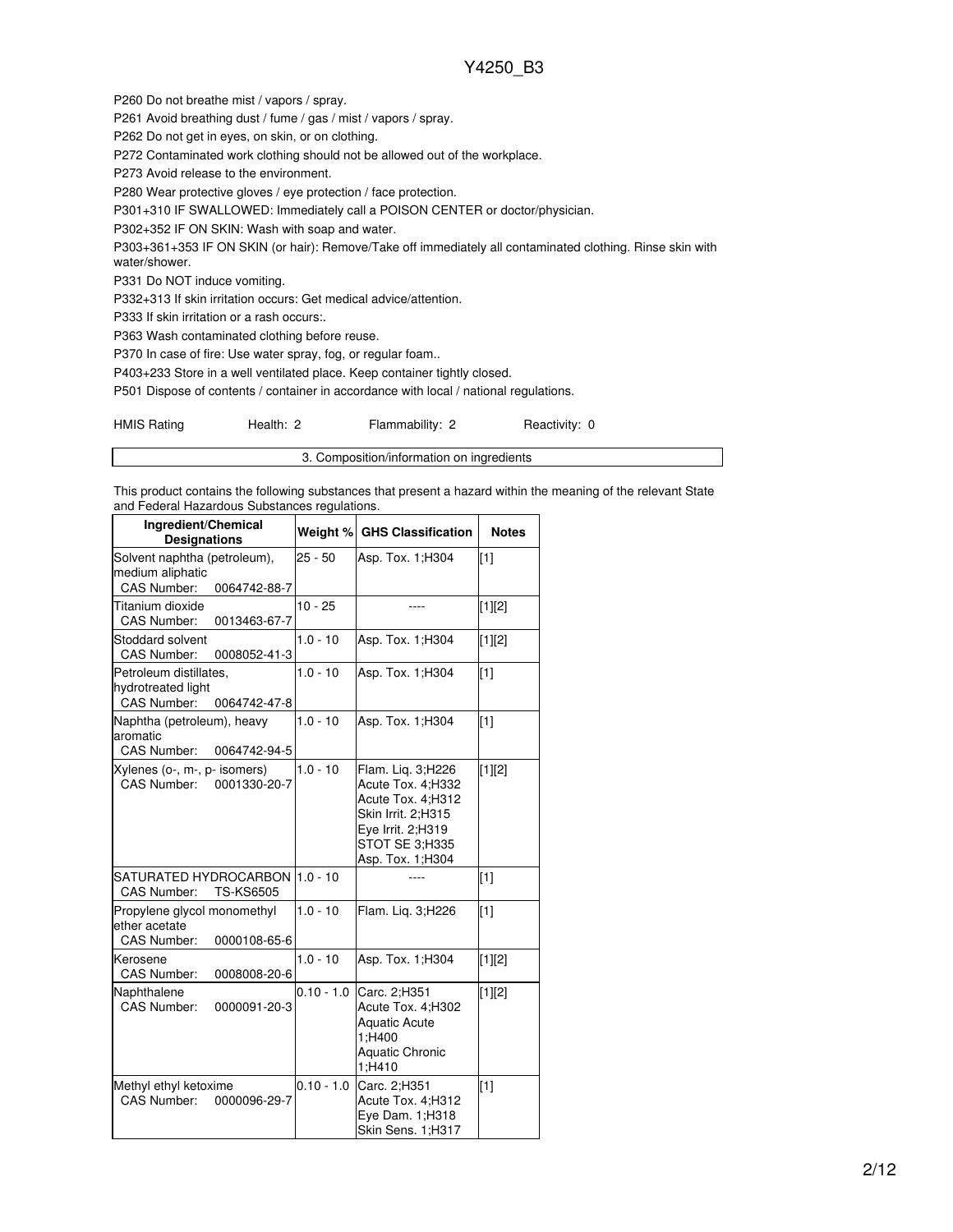[1] Substance classified with a health or environmental hazard.

[2] Substance with a workplace exposure limit.

[3] PBT-substance or vPvB-substance.

\*The full texts of the phrases are shown in Section 16.

4. First aid measures

|  |  |  |  | 4.1. Description of first aid measures |  |
|--|--|--|--|----------------------------------------|--|
|--|--|--|--|----------------------------------------|--|

| General         | Remove contaminated clothing and shoes. Get medical attention immediately. Wash<br>clothing before reuse. Thoroughly clean or destroy contaminated shoes.                                                                                                                                                                                                                                                                         |  |  |  |
|-----------------|-----------------------------------------------------------------------------------------------------------------------------------------------------------------------------------------------------------------------------------------------------------------------------------------------------------------------------------------------------------------------------------------------------------------------------------|--|--|--|
| Inhalation      | If inhaled, remove to fresh air. If not breathing, give artificial respiration. If breathing is<br>difficult, give oxygen. Get medical attention immediately.                                                                                                                                                                                                                                                                     |  |  |  |
| Eyes            | In case of contact, immediately flush eyes with plenty of water for at least 15 minutes.<br>Get medical attention immediately.                                                                                                                                                                                                                                                                                                    |  |  |  |
| Skin            | In case of contact, immediately flush skin with soap and plenty of water. Get medical<br>attention immediately.                                                                                                                                                                                                                                                                                                                   |  |  |  |
| Ingestion       | If swallowed, immediately contact Poison Control Center at 1-800-854-6813. DO NOT<br>induce vomiting unless instructed to do so by medical personnel. Never give anything<br>by mouth to an unconscious person.                                                                                                                                                                                                                   |  |  |  |
|                 | 4.2. Most important symptoms and effects, both acute and delayed                                                                                                                                                                                                                                                                                                                                                                  |  |  |  |
| Overview        | NOTICE: Reports have associated repeated and prolonged occupational<br>overexposure to solvents with permanent brain and nervous system damage.<br>Intentional misuse by deliberately concentrating and inhaling the contents may be<br>harmful or fatal. Avoid contact with eyes, skin and clothing.                                                                                                                             |  |  |  |
| Inhalation      | Harmful if inhaled. Causes nose and throat irritation. Vapors may affect the brain or<br>nervous system causing dizziness, headache or nausea.                                                                                                                                                                                                                                                                                    |  |  |  |
| Eyes            | Risk of serious damage to eyes. Do not get in eyes. Protective equipment should be<br>selected to provide protection from exposure to the chemicals listed in Section 3 of<br>this document. Depending on the site-specific condition of use, safety glasses,<br>chemical goggles, and/or head and face protection may be required to prevent<br>contact. The equipment must be thouroughly cleaned, or discarded after each use. |  |  |  |
| Skin            | Causes skin irritation. May cause delayed skin irritation. May be harmful if absorbed<br>through the skin.                                                                                                                                                                                                                                                                                                                        |  |  |  |
| Ingestion       | Harmful if swallowed. May cause abdominal pain, nausea, vomiting, diarrhea, or<br>drowsiness.                                                                                                                                                                                                                                                                                                                                     |  |  |  |
| Chronic effects | Possible cancer hazard. Contains an ingredient which may cause cancer based on<br>animal data (See Section 2 and Section 15 for each ingredient). Risk of cancer<br>depends on duration and level of exposure.                                                                                                                                                                                                                    |  |  |  |

#### 5. Fire-fighting measures

5.1. Extinguishing media

CAUTION: This product has a very low flashpoint. Use of water spray when fighting fire may be inefficient. SMALL FIRES: Use dry chemical, CO2, water spray or alcohol-resistant foam. LARGE FIRES: Use water spray, fog, or alcohol-resistant foam. Do not use straight streams. Move containers from fire area if you can do so without risk. Runoff from fire control may cause pollution. Dike fire control water for later disposal. Do not scatter the material.

5.2. Special hazards arising from the substance or mixture

May produce hazardous fumes when heated to decomposition as in welding. Fumes may produce Carbon Dioxide and Carbon Monoxide.

5.3. Advice for fire-fighters

Cool closed containers exposed to fire by spraying them with water. Do not allow run off water and contaminants from fire fighting to enter drains or water courses. ERG Guide No.

6. Accidental release measures

6.1. Personal precautions, protective equipment and emergency procedures

ELIMINATE ALL IGNITION SOURCES (no smoking, flares, sparks or flames in immediate area). Use only non-sparking equipment to handle spilled material and absorbent. Do not touch or walk through spilled material. Stop leak if you can do so without risk. Prevent entry into waterways, sewers, basements or confined areas. A vapor suppressing foam may be used to reduce vapors. Absorb or cover with dry earth, sand, or other non-combustible material and transfer to containers. Use non-sparking tools to collect absorbed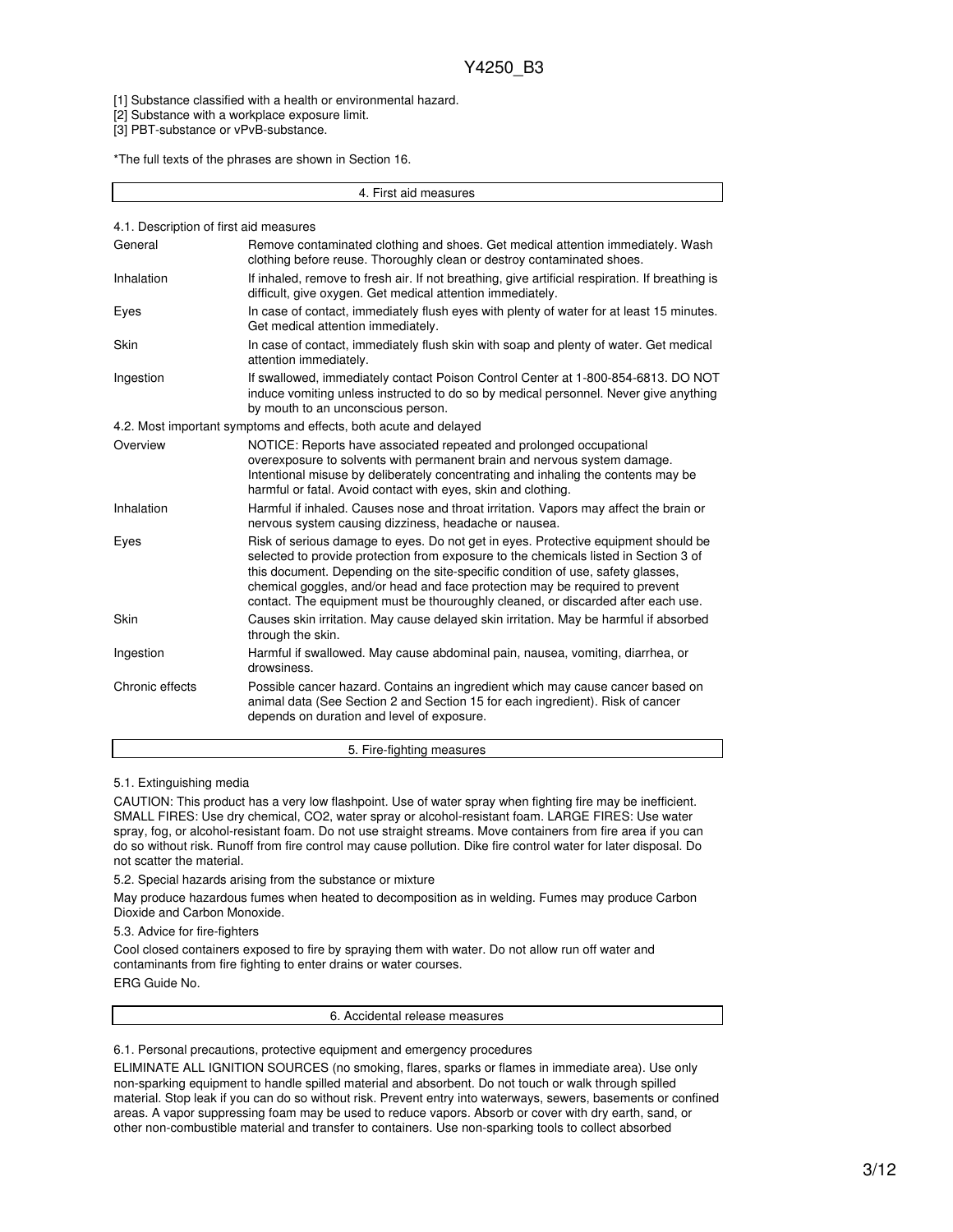material.

6.2. Environmental precautions

Do not allow spills to enter drains or watercourses.

6.3. Methods and material for containment and cleaning up

CALL CHEMTREC at (800)-424-9300 for emergency response. Isolate spill or leak area immediately for at least 25 to 50 meters (80 to 160 feet) in all directions. Keep unauthorized personnel away. Stay upwind. Keep out of low areas. Ventilate closed spaces before entering. LARGE SPILLS: Consider initial downwind evacuation for at least 300 meters (1000 feet).

#### 7. Handling and storage

7.1. Precautions for safe handling **Handling** 

Vapors may cause flash fire or ignite explosively.

In Storage

Keep away from heat, sparks and flame.

7.2. Conditions for safe storage, including any incompatibilities

Store between 40-100F (4-38C).

Do not get in eyes, on skin or clothing.

Strong oxidizing agents.

Do not smoke. Extinguish all flames and pilot lights, and turn off stoves, heaters, electric motors and other sources of ignition during use and until all vapors are gone.

7.3. Specific end use(s)

Close container after each use.

Wash thoroughly after handling.

Prevent build-up of vapors by opening all windows and doors to achieve cross-ventilation.

|                                    | 8. Exposure controls and personal protection |               |                                                                                                       |  |  |
|------------------------------------|----------------------------------------------|---------------|-------------------------------------------------------------------------------------------------------|--|--|
|                                    | 8.1. Control parameters                      |               |                                                                                                       |  |  |
|                                    |                                              | Exposure      |                                                                                                       |  |  |
| CAS No.                            | Ingredient                                   | <b>Source</b> | Value                                                                                                 |  |  |
| 0000091-20-3 Naphthalene           |                                              | <b>OSHA</b>   | 10 ppm TWA; 50 mg/m3 TWA15 ppm STEL; 75<br>mg/m3 STEL                                                 |  |  |
|                                    |                                              | <b>ACGIH</b>  | 10 ppm TWA15 ppm STEL                                                                                 |  |  |
|                                    |                                              | <b>NIOSH</b>  | 10 ppm TWA; 50 mg/m3 TWA15 ppm STEL; 75<br>mg/m3 STEL250 ppm IDLH                                     |  |  |
|                                    |                                              | Supplier      |                                                                                                       |  |  |
|                                    |                                              | OHSA.<br>CAN  | 10 ppm TWA15 ppm STEL                                                                                 |  |  |
|                                    |                                              | Mexico        | 10 ppm TWA LMPE-PPT; 50 mg/m3 TWA<br>LMPE-PPT15 ppm STEL [LMPE-CT]; 75 mg/m3<br><b>STEL [LMPE-CT]</b> |  |  |
|                                    |                                              | <b>Brazil</b> |                                                                                                       |  |  |
| 0000096-29-7 Methyl ethyl ketoxime |                                              | <b>OSHA</b>   |                                                                                                       |  |  |
|                                    | <b>ACGIH</b>                                 |               |                                                                                                       |  |  |
|                                    |                                              | <b>NIOSH</b>  |                                                                                                       |  |  |
|                                    |                                              | Supplier      |                                                                                                       |  |  |
|                                    |                                              | OHSA.<br>CAN  |                                                                                                       |  |  |
|                                    |                                              | Mexico        |                                                                                                       |  |  |
|                                    |                                              | <b>Brazil</b> |                                                                                                       |  |  |
|                                    | 0000108-65-6 Propylene glycol monomethyl     | <b>OSHA</b>   |                                                                                                       |  |  |
|                                    | ether acetate                                | <b>ACGIH</b>  |                                                                                                       |  |  |
|                                    |                                              | <b>NIOSH</b>  |                                                                                                       |  |  |
|                                    |                                              | Supplier      |                                                                                                       |  |  |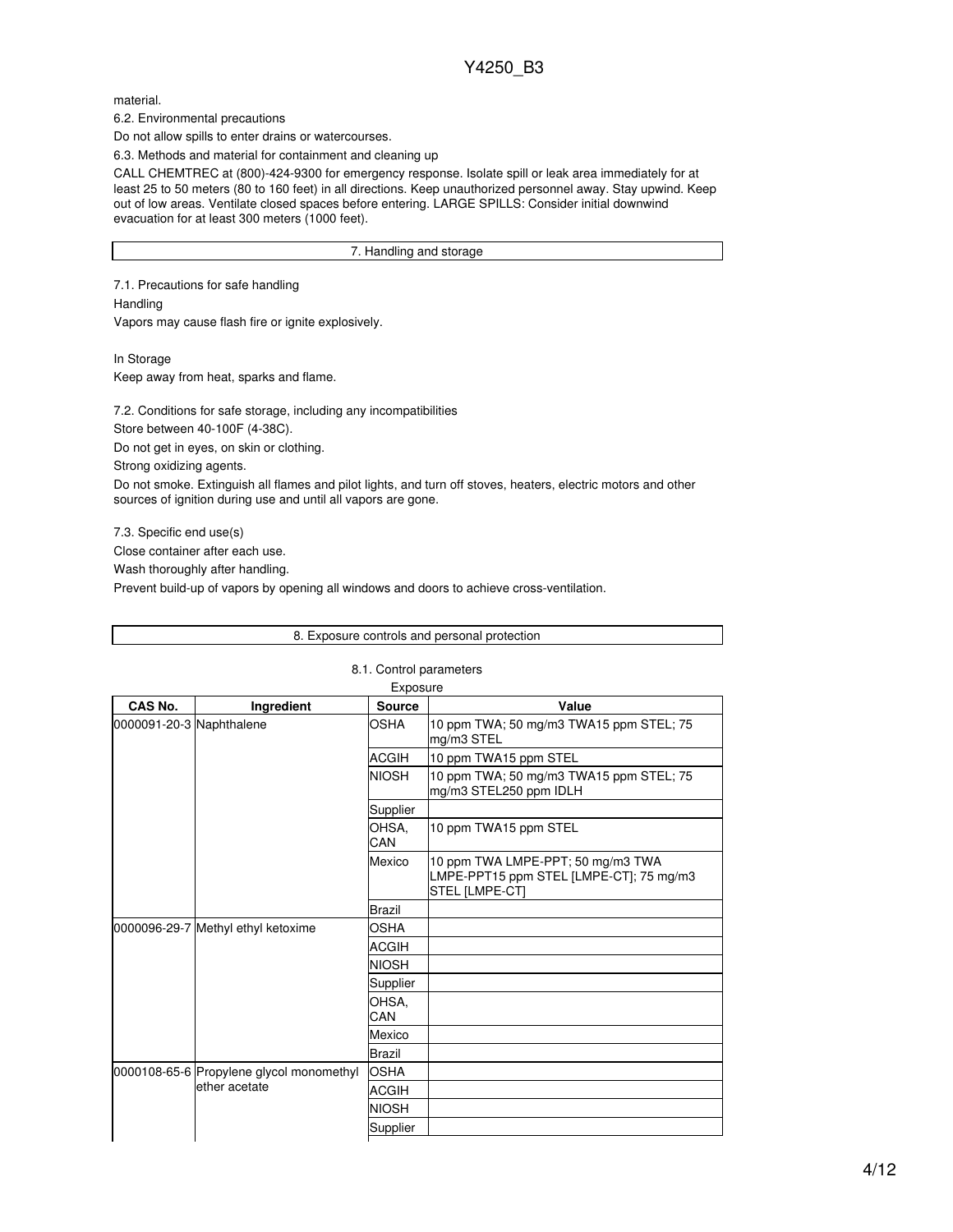|                       |                                           | OHSA.<br>CAN      | 50 ppm TWA; 270 mg/m3 TWA                                                                           |
|-----------------------|-------------------------------------------|-------------------|-----------------------------------------------------------------------------------------------------|
|                       |                                           | Mexico            |                                                                                                     |
|                       |                                           |                   |                                                                                                     |
|                       |                                           | Brazil            |                                                                                                     |
|                       | 0001330-20-7 Xylenes (o-, m-, p- isomers) | OSHA              | 100 ppm TWA; 435 mg/m3 TWA150 ppm STEL;<br>655 mg/m3 STEL                                           |
|                       |                                           | <b>ACGIH</b>      | 100 ppm TWA150 ppm STEL                                                                             |
|                       |                                           | <b>NIOSH</b>      |                                                                                                     |
|                       |                                           | Supplier          |                                                                                                     |
|                       |                                           | OHSA,<br>CAN      | 100 ppm TWA150 ppm STEL                                                                             |
|                       |                                           | Mexico            | 100 ppm TWA LMPE-PPT; 435 mg/m3 TWA<br>LMPE-PPT150 ppm STEL [LMPE-CT]; 655 mg/m3<br>STEL [LMPE-CT]  |
|                       |                                           | Brazil            | 78 ppm TWA LT; 340 mg/m3 TWA LT                                                                     |
| 0008008-20-6 Kerosene |                                           | <b>OSHA</b>       |                                                                                                     |
|                       |                                           | <b>ACGIH</b>      | 200 mg/m3 TWA (application restricted to conditions<br>in which there are negligible aerosol expos  |
|                       |                                           |                   |                                                                                                     |
|                       |                                           | <b>NIOSH</b>      | 100 mg/m3 TWA                                                                                       |
|                       |                                           | Supplier          |                                                                                                     |
|                       |                                           | OHSA.<br>CAN      | 200 mg/m3 TWA (restricted to conditions where<br>there is negligible aerosol exposure, as total hy  |
|                       |                                           | Mexico            |                                                                                                     |
|                       |                                           | Brazil            |                                                                                                     |
|                       | 0008052-41-3 Stoddard solvent             | OSHA              | 500 ppm TWA; 2900 mg/m3 TWA                                                                         |
|                       |                                           | <b>ACGIH</b>      | 100 ppm TWA                                                                                         |
|                       |                                           | <b>NIOSH</b>      | 350 mg/m3 TWA1800 mg/m3 Ceiling (15 min)20000                                                       |
|                       |                                           |                   | mg/m3 IDLH                                                                                          |
|                       |                                           | Supplier          |                                                                                                     |
|                       |                                           | OHSA.             | 525 mg/m3 TWA (140C Flash aliphatic solvent)                                                        |
|                       |                                           | CAN               |                                                                                                     |
|                       |                                           | Mexico            | 100 ppm TWA LMPE-PPT; 523 mg/m3 TWA<br>LMPE-PPT200 ppm STEL [LMPE-CT]; 1050 mg/m3<br>STEL [LMPE-CT] |
|                       |                                           | Brazil            |                                                                                                     |
|                       | 0013463-67-7 Titanium dioxide             | <b>OSHA</b>       | 15 mg/m3 TWA (total dust)                                                                           |
|                       |                                           | <b>ACGIH</b>      | 10 mg/m3 TWA                                                                                        |
|                       |                                           | <b>NIOSH</b>      | 5000 mg/m3 IDLH                                                                                     |
|                       |                                           |                   |                                                                                                     |
|                       |                                           | Supplier<br>OHSA, | 10 mg/m3 TWA                                                                                        |
|                       |                                           | CAN<br>Mexico     | 10 mg/m3 TWA LMPE-PPT (as Ti)20 mg/m3 STEL                                                          |
|                       |                                           |                   | [LMPE-CT] (as Ti)                                                                                   |
|                       |                                           | <b>Brazil</b>     |                                                                                                     |
|                       | 0064742-47-8 Petroleum distillates.       | <b>OSHA</b>       |                                                                                                     |
|                       | hydrotreated light                        | ACGIH             |                                                                                                     |
|                       |                                           | <b>NIOSH</b>      |                                                                                                     |
|                       |                                           | Supplier          |                                                                                                     |
|                       |                                           | OHSA,             |                                                                                                     |
|                       |                                           | CAN               |                                                                                                     |
|                       |                                           | Mexico            |                                                                                                     |
|                       |                                           | <b>Brazil</b>     |                                                                                                     |
|                       | 0064742-88-7 Solvent naphtha (petroleum), | <b>OSHA</b>       |                                                                                                     |
|                       | medium aliphatic                          | <b>ACGIH</b>      |                                                                                                     |
|                       |                                           | <b>NIOSH</b>      |                                                                                                     |
|                       |                                           |                   |                                                                                                     |
|                       |                                           |                   |                                                                                                     |
|                       |                                           | Supplier          |                                                                                                     |
|                       |                                           | OHSA,             |                                                                                                     |
|                       |                                           | CAN<br>Mexico     |                                                                                                     |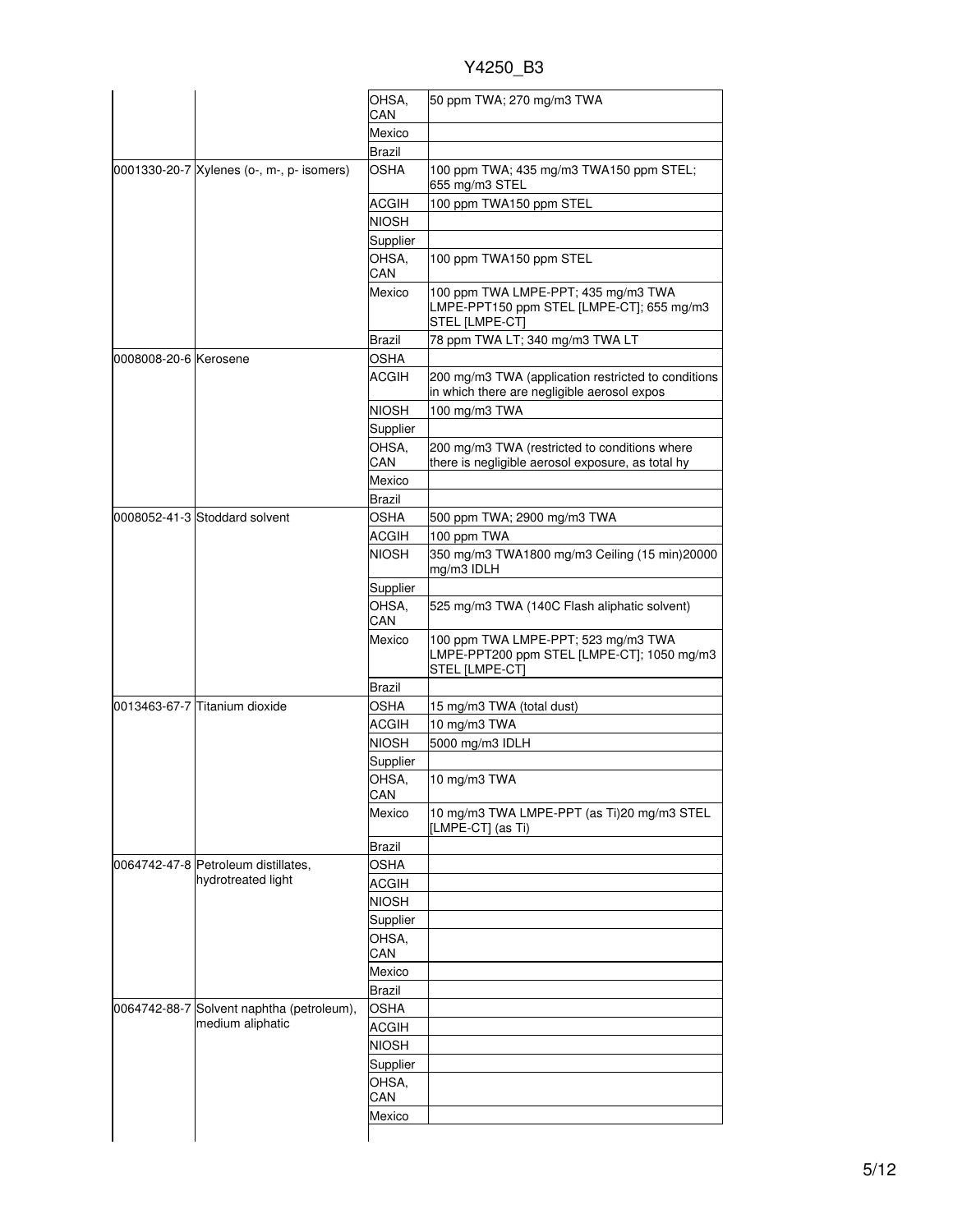|                    |                                         | <b>Brazil</b> |  |
|--------------------|-----------------------------------------|---------------|--|
|                    | 0064742-94-5 Naphtha (petroleum), heavy | <b>OSHA</b>   |  |
|                    | aromatic                                | <b>ACGIH</b>  |  |
|                    |                                         | <b>NIOSH</b>  |  |
|                    |                                         | Supplier      |  |
|                    |                                         | OHSA,<br>CAN  |  |
|                    |                                         | Mexico        |  |
|                    | <b>Brazil</b>                           |               |  |
| <b>TS-KS6505</b>   | <b>SATURATED</b>                        | <b>OSHA</b>   |  |
| <b>HYDROCARBON</b> | <b>ACGIH</b>                            |               |  |
|                    |                                         | <b>NIOSH</b>  |  |
|                    | Supplier                                |               |  |
|                    | OHSA,                                   |               |  |
|                    |                                         | CAN           |  |
|                    |                                         | Mexico        |  |
|                    |                                         | <b>Brazil</b> |  |

| Health Data              |                                                               |               |                                                                      |  |
|--------------------------|---------------------------------------------------------------|---------------|----------------------------------------------------------------------|--|
| CAS No.                  | Ingredient                                                    | <b>Source</b> | Value                                                                |  |
| 0000091-20-3 Naphthalene |                                                               | <b>NIOSH</b>  | Hemolysis and eye irritation that causes<br>cataracts                |  |
|                          | 0000096-29-7 Methyl ethyl ketoxime                            | <b>NIOSH</b>  |                                                                      |  |
|                          | 0000108-65-6 Propylene glycol monomethyl ether<br>acetate     | <b>NIOSH</b>  |                                                                      |  |
|                          | 0001330-20-7 Xylenes (o-, m-, p- isomers)                     | NIOSH         | Central nervous system depressant;<br>respiratory and eye irritation |  |
| 0008008-20-6 Kerosene    |                                                               | NIOSH         | Eye nose                                                             |  |
|                          | 0008052-41-3 Stoddard solvent                                 | <b>NIOSH</b>  | Eye nose                                                             |  |
|                          | 0013463-67-7 Titanium dioxide                                 | NIOSH         | Lung tumors in animals                                               |  |
|                          | 0064742-47-8 Petroleum distillates, hydrotreated light        | <b>NIOSH</b>  |                                                                      |  |
|                          | 0064742-88-7 Solvent naphtha (petroleum), medium<br>aliphatic | <b>NIOSH</b>  |                                                                      |  |
|                          | 0064742-94-5 Naphtha (petroleum), heavy aromatic              | <b>NIOSH</b>  |                                                                      |  |
| <b>TS-KS6505</b>         | ISATURATED HYDROCARBON                                        | <b>NIOSH</b>  |                                                                      |  |

| Carcinogen Data                                              |               |                                                                        |  |  |
|--------------------------------------------------------------|---------------|------------------------------------------------------------------------|--|--|
| Ingredient                                                   | <b>Source</b> | Value                                                                  |  |  |
| 0000091-20-3 Naphthalene                                     | OSHA          | Select Carcinogen: Yes                                                 |  |  |
|                                                              | <b>NTP</b>    | Known: No; Suspected: Yes                                              |  |  |
|                                                              | <b>IARC</b>   | Group 1: No; Group 2a: No; Group 2b: Yes; Group 3: No;<br>Group 4: No; |  |  |
| 0000096-29-7 Methyl ethyl ketoxime                           | OSHA          | Select Carcinogen: No                                                  |  |  |
|                                                              | <b>NTP</b>    | Known: No; Suspected: No                                               |  |  |
|                                                              | <b>IARC</b>   | Group 1: No; Group 2a: No; Group 2b: No; Group 3: No;<br>Group 4: No;  |  |  |
| 0000108-65-6 Propylene glycol<br>monomethyl ether<br>acetate | OSHA          | Select Carcinogen: No                                                  |  |  |
|                                                              | <b>NTP</b>    | Known: No; Suspected: No                                               |  |  |
|                                                              | <b>IARC</b>   | Group 1: No; Group 2a: No; Group 2b: No; Group 3: No;<br>Group 4: No;  |  |  |
| 0001330-20-7 Xylenes (o-, m-, p-                             | OSHA          | Select Carcinogen: No                                                  |  |  |
| isomers)                                                     | <b>NTP</b>    | Known: No; Suspected: No                                               |  |  |
|                                                              | <b>IARC</b>   | Group 1: No; Group 2a: No; Group 2b: No; Group 3: Yes;<br>Group 4: No; |  |  |
| 0008008-20-6 Kerosene                                        | OSHA          | Select Carcinogen: No                                                  |  |  |
|                                                              | <b>NTP</b>    | Known: No; Suspected: No                                               |  |  |
|                                                              | <b>IARC</b>   | Group 1: No; Group 2a: No; Group 2b: No; Group 3: No;<br>Group 4: No;  |  |  |
| 0008052-41-3 Stoddard solvent                                | <b>OSHA</b>   | Select Carcinogen: No                                                  |  |  |
|                                                              |               |                                                                        |  |  |

# 6/12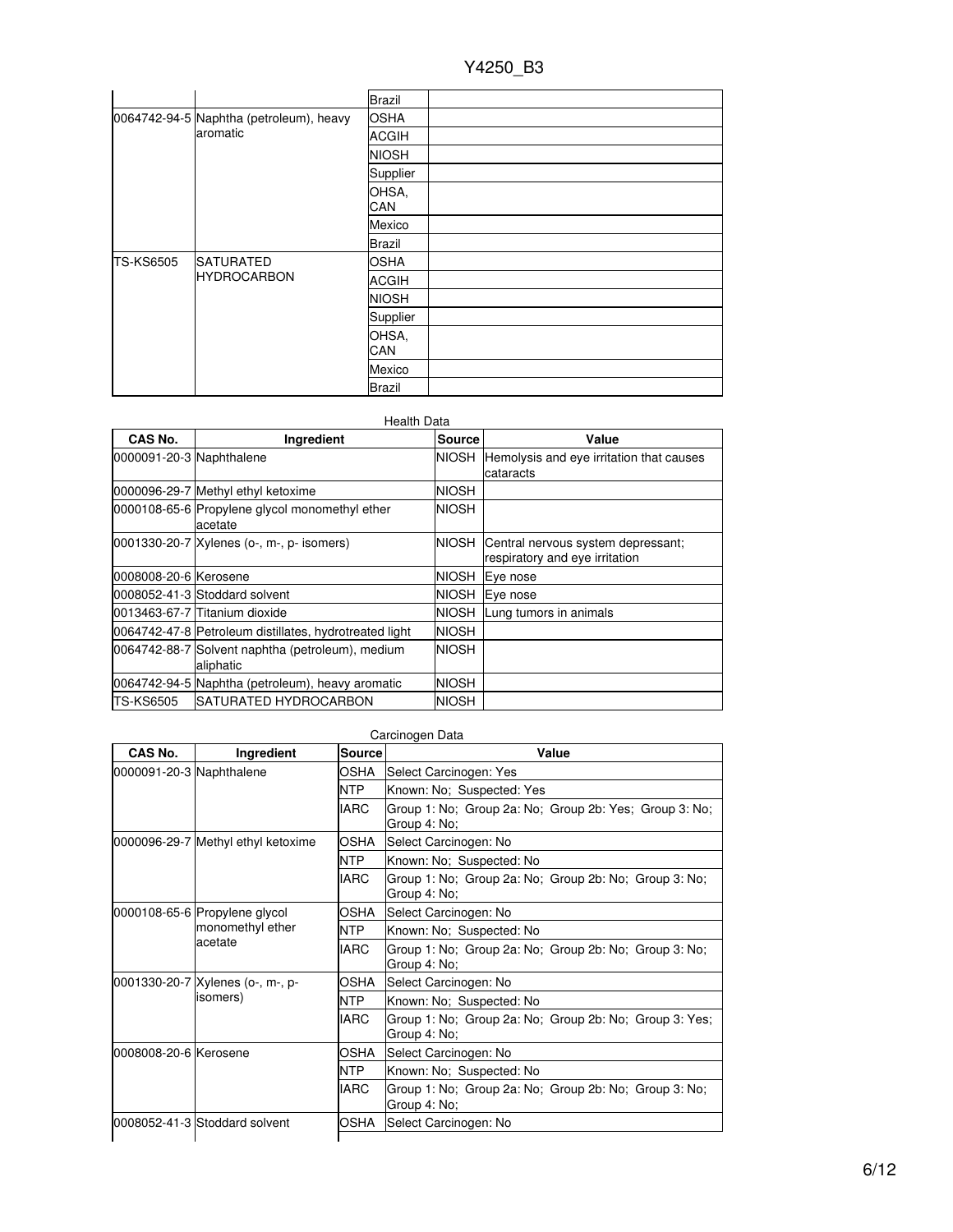|                  |                                                                  | NTP         | Known: No; Suspected: No                                               |  |
|------------------|------------------------------------------------------------------|-------------|------------------------------------------------------------------------|--|
|                  |                                                                  | <b>IARC</b> | Group 1: No; Group 2a: No; Group 2b: No; Group 3: No;<br>Group 4: No;  |  |
|                  | 0013463-67-7 Titanium dioxide                                    | OSHA        | Select Carcinogen: Yes                                                 |  |
|                  |                                                                  | <b>NTP</b>  | Known: No; Suspected: No                                               |  |
|                  |                                                                  | <b>IARC</b> | Group 1: No; Group 2a: No; Group 2b: Yes; Group 3: No;<br>Group 4: No: |  |
|                  | 0064742-47-8 Petroleum distillates,                              | OSHA        | Select Carcinogen: No                                                  |  |
|                  | hydrotreated light                                               | <b>NTP</b>  | Known: No; Suspected: No                                               |  |
|                  |                                                                  | <b>IARC</b> | Group 1: No; Group 2a: No; Group 2b: No; Group 3: No;<br>Group 4: No;  |  |
|                  | 0064742-88-7 Solvent naphtha<br>(petroleum), medium<br>aliphatic | OSHA        | Select Carcinogen: No                                                  |  |
|                  |                                                                  | <b>NTP</b>  | Known: No; Suspected: No                                               |  |
|                  |                                                                  | <b>IARC</b> | Group 1: No; Group 2a: No; Group 2b: No; Group 3: No;<br>Group 4: No;  |  |
|                  | 0064742-94-5 Naphtha (petroleum),<br>heavy aromatic              | <b>OSHA</b> | Select Carcinogen: No                                                  |  |
|                  |                                                                  | <b>NTP</b>  | Known: No; Suspected: No                                               |  |
|                  |                                                                  | <b>IARC</b> | Group 1: No; Group 2a: No; Group 2b: No; Group 3: No;<br>Group 4: No;  |  |
| <b>TS-KS6505</b> | <b>SATURATED</b><br><b>HYDROCARBON</b>                           | <b>OSHA</b> | Select Carcinogen: No                                                  |  |
|                  |                                                                  | <b>NTP</b>  | Known: No; Suspected: No                                               |  |
|                  |                                                                  | <b>IARC</b> | Group 1: No; Group 2a: No; Group 2b: No; Group 3: No;<br>Group 4: No;  |  |

#### 8.2. Exposure controls

| Respiratory                 | Select equipment to provide protection from the ingredients listed in Section 3 of this<br>document. Ensure fresh air entry during application and drying. If you experience eye<br>watering, headache or dizziness or if air monitoring demonstrates dust, vapor, or mist<br>levels are above applicable limits, wear an appropriate, properly fitted respirator<br>(NIOSH approved) during and after application. Follow respirator manufacturer's<br>directions for respirator use. FOR USERS OF 3M RESPIRATORY PROTECTION<br>ONLY: For information and assistance on 3M occupational health and safety<br>products, call OH&ESD Technical Service toll free in U.S.A. 1-800-243-4630, in<br>Canada call 1-800-267-4414. Please do not contact these numbers regarding other<br>manufacturer's respiratory protection products. 3M does not endorse the accuracy of<br>the information contained in this Material Safety Data Sheet. |
|-----------------------------|-----------------------------------------------------------------------------------------------------------------------------------------------------------------------------------------------------------------------------------------------------------------------------------------------------------------------------------------------------------------------------------------------------------------------------------------------------------------------------------------------------------------------------------------------------------------------------------------------------------------------------------------------------------------------------------------------------------------------------------------------------------------------------------------------------------------------------------------------------------------------------------------------------------------------------------------|
| Eyes                        | Avoid contact with eyes. Protective equipment should be selected to provide<br>protection from exposure to the chemicals listed in Section 3 of this document.<br>Depending on the site-specific conditions of use, safety glasses, chemical goggles,<br>and/or head and face protection may be required to prevent contact. The equipment<br>must be thoroughly cleaned, or discarded after each use.                                                                                                                                                                                                                                                                                                                                                                                                                                                                                                                                  |
| Skin                        | Protective equipment should be selected to provide protection from exposure to the<br>chemicals listed in Section 3 of this document. Depending on the site-specific<br>conditions of use, protective gloves, apron, boots, head and face protection may be<br>required to prevent contact. The equipment must be thoroughly cleaned, or discarded<br>after each use.                                                                                                                                                                                                                                                                                                                                                                                                                                                                                                                                                                   |
| <b>Engineering Controls</b> | Depending on the site-specific conditions of use, provide adequate ventilation.                                                                                                                                                                                                                                                                                                                                                                                                                                                                                                                                                                                                                                                                                                                                                                                                                                                         |
| <b>Other Work Practices</b> | Emergency eye wash fountains and safety showers should be available in the<br>immediate vicinity of any potential exposure. Use good personal hygiene practices.<br>Wash hands before eating, drinking, using toilet facilities, etc. Promptly remove soiled<br>clothing and wash clothing thoroughly before reuse. Shower after work using plenty of<br>soap and water.                                                                                                                                                                                                                                                                                                                                                                                                                                                                                                                                                                |

| 9. Physical and chemical properties     |                                  |  |  |
|-----------------------------------------|----------------------------------|--|--|
|                                         |                                  |  |  |
| Appearance                              | Grey Liquid                      |  |  |
| Odour threshold                         | Not Measured                     |  |  |
| рH                                      | No Established Limit             |  |  |
| Melting point / freezing point          | Not Measured                     |  |  |
| Initial boiling point and boiling range | 266 ( $\degree$ F)<br>130 (°C) - |  |  |
| Flash Point                             | 41 (°C) 105 (°F)                 |  |  |
| Evaporation rate (Ether = 1)            | Not Measured                     |  |  |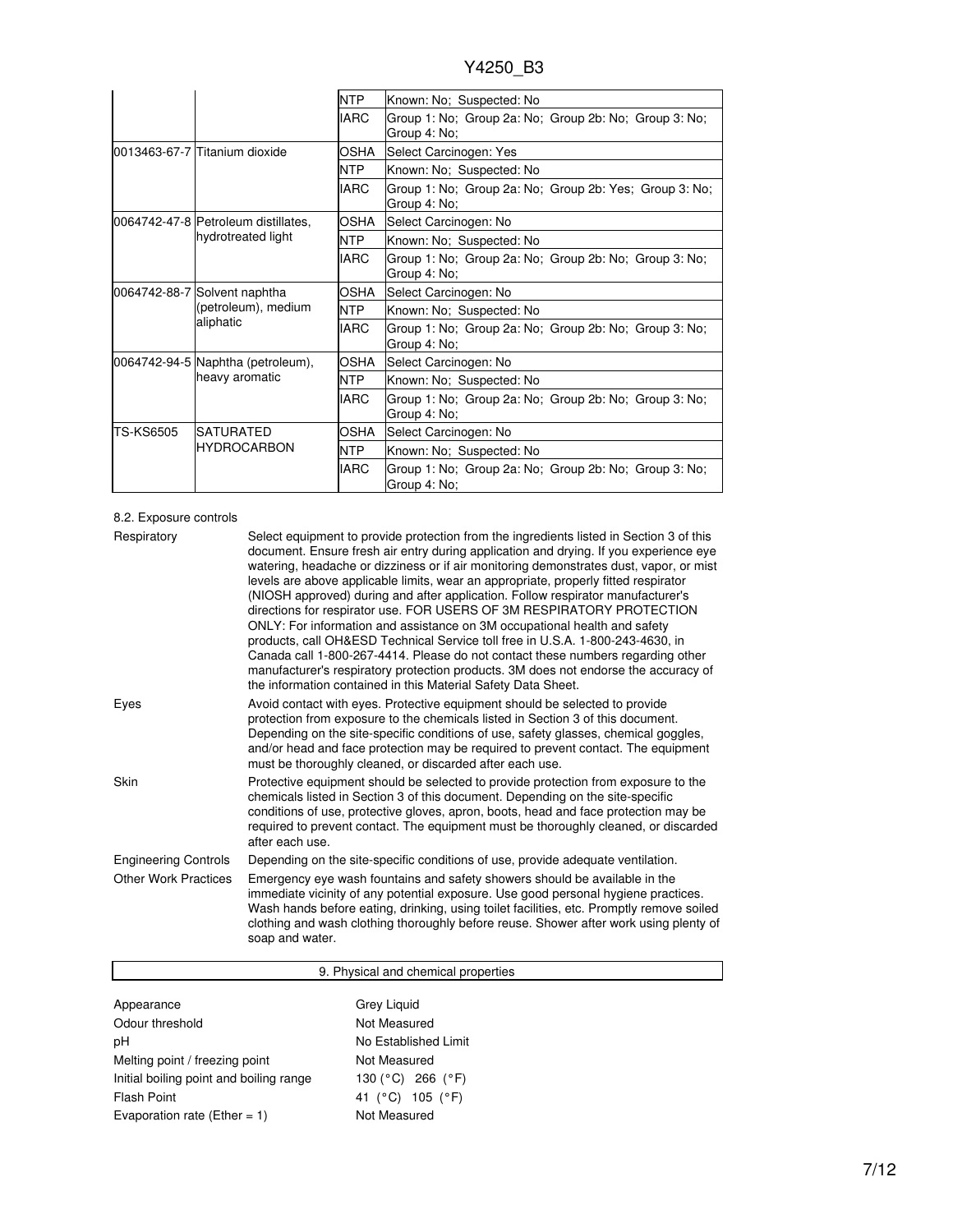| Flammability (solid, gas)                                              | Not Applicable                              |
|------------------------------------------------------------------------|---------------------------------------------|
| Upper/lower flammability or explosive limits Lower Explosive Limit: .5 |                                             |
|                                                                        | Upper Explosive Limit: No Established Limit |

| vapor pressure (Pa)                                | Not Measured                                                                  |  |  |
|----------------------------------------------------|-------------------------------------------------------------------------------|--|--|
| Vapor Density                                      | Heavier than air                                                              |  |  |
| Specific Gravity                                   | 1.01                                                                          |  |  |
| Solubility in Water                                | Not Measured                                                                  |  |  |
| Partition coefficient n-octanol/water (Log<br>Kow) | Not Measured                                                                  |  |  |
| Auto-ignition temperature                          | Not Measured                                                                  |  |  |
| Decomposition temperature                          | Not Measured                                                                  |  |  |
| Viscosity (cSt)                                    | No Established Limit Not Measured                                             |  |  |
| VOC $%$                                            | Refer to the Technical Data Sheet or label where information is<br>available. |  |  |
| VOHAP content (gm/litre of paint)                  | (as supplied)<br>62.88                                                        |  |  |
| VOHAP content (gm/litre of Solid Coating)          | 28.73<br>(as supplied)                                                        |  |  |

10. Stability and reactivity

10.1. Reactivity

No data available

10.2. Chemical stability

This product is stable and hazardous polymerization will not occur. Not sensitive to mechanical impact. Excessive heat and fumes generation can occur if improperly handled.

10.3. Possibility of hazardous reactions

No data available

10.4. Conditions to avoid

No data available

10.5. Incompatible materials

Strong oxidizing agents.

10.6. Hazardous decomposition products

May produce hazardous fumes when heated to decomposition as in welding. Fumes may produce Carbon Dioxide and Carbon Monoxide.

11. Toxicological information

Acute toxicity

NOTICE: Reports have associated repeated and prolonged occupational overexposure to solvents with permanent brain and nervous system damage. Intentional misuse by deliberately concentrating and inhaling the contents may be harmful or fatal.

| Ingredient                                                        | Oral LD50,<br>mg/kg              | Skin LD50,<br>mg/kg                    | <b>Inhalation</b><br>Vapor LD50,<br>mq/L/4hr | Inhalation<br>Dust/Mist LD50,<br>mq/L/4hr |
|-------------------------------------------------------------------|----------------------------------|----------------------------------------|----------------------------------------------|-------------------------------------------|
| Solvent naphtha (petroleum), medium<br>aliphatic - (64742-88-7)   | 6,000.00, Rat -<br>Category: NA  | 3,000.00,<br>Rabbit -<br>Category: 5   | No data<br>available                         | No data available                         |
| Titanium dioxide - (13463-67-7)                                   | 10,000.00, Rat<br>- Category: NA | 10,000.00,<br>Rabbit -<br>Category: NA | No data<br>available                         | 6.82, Rat -<br>Category: NA               |
| Stoddard solvent - (8052-41-3)                                    | No data<br>available             | No data<br>available                   | No data<br>available                         | No data available                         |
| Petroleum distillates, hydrotreated light -<br>$(64742 - 47 - 8)$ | 5,000.00, Rat -<br>Category: 5   | 2,000.00,<br>Rabbit -<br>Category: 4   | No data<br>available                         | No data available                         |
| Naphtha (petroleum), heavy aromatic -<br>$(64742 - 94 - 5)$       | 5,000.00, Rat -<br>Category: 5   | 2,000.00,<br>Rabbit -<br>Category: 4   | No data<br>available                         | No data available                         |
|                                                                   |                                  |                                        |                                              |                                           |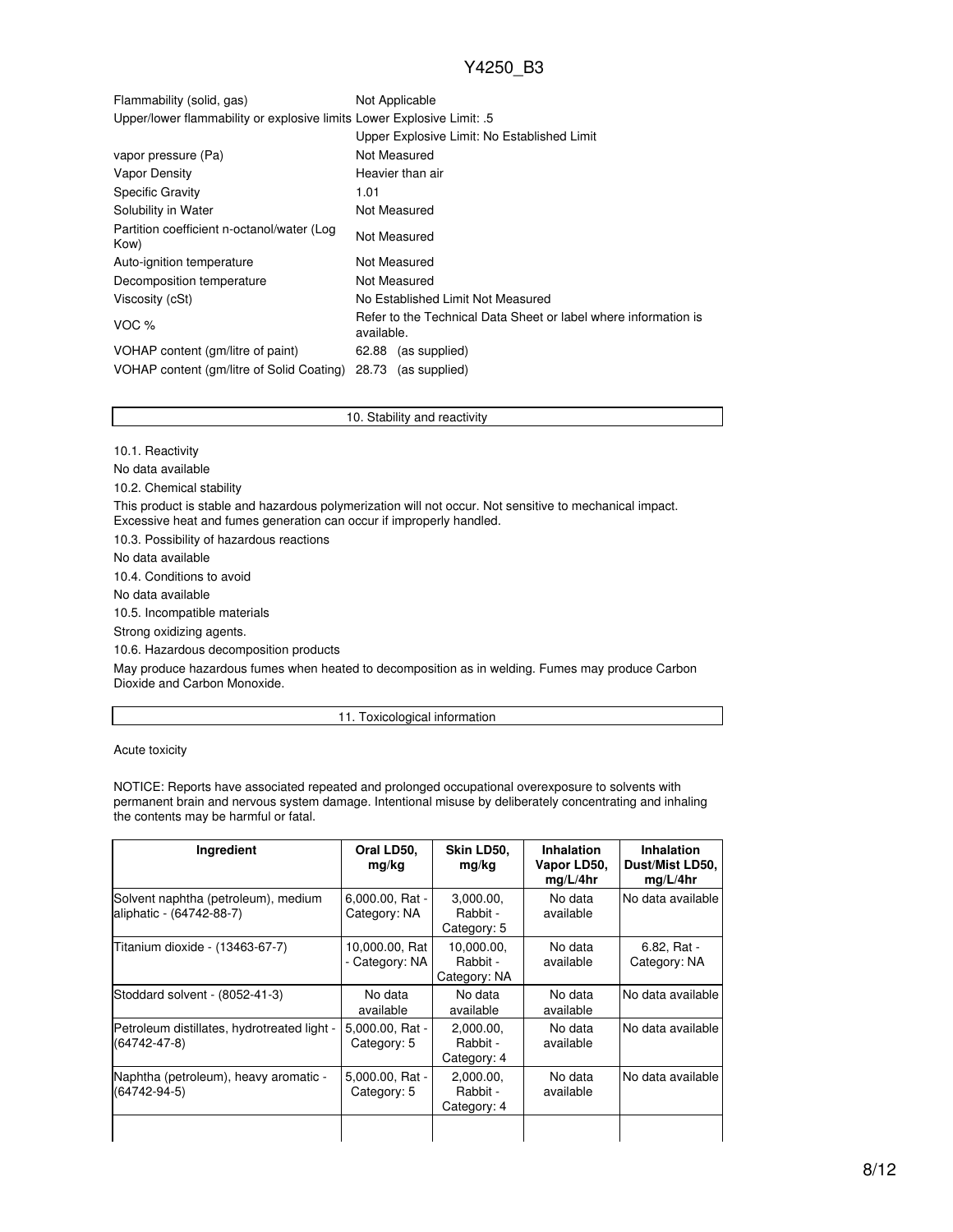| Xylenes (o-, m-, p- isomers) -<br>$(1330 - 20 - 7)$       | 4,299.00, Rat -<br>Category: 5  | 1,548.00,<br>Rabbit -<br>Category: 4   | 20.00, Rat -<br>Category: 4 | No data available |
|-----------------------------------------------------------|---------------------------------|----------------------------------------|-----------------------------|-------------------|
| <b>ISATURATED HYDROCARBON -</b><br>$(TS-KS6505)$          | No data<br>available            | No data<br>available                   | No data<br>available        | No data available |
| Propylene glycol monomethyl ether<br>acetate - (108-65-6) | 8,532.00, Rat -<br>Category: NA | 5.000.00.<br>Rabbit -<br>Category: 5   | No data<br>available        | No data available |
| Kerosene - (8008-20-6)                                    | 2,835.00, Rat -<br>Category: 5  | 2.000.00.<br>Rabbit -<br>Category: 4   | No data<br>available        | No data available |
| Naphthalene - (91-20-3)                                   | 490.00, Rat -<br>Category: 4    | 20.000.00.<br>Rabbit -<br>Category: NA | No data<br>available        | No data available |
| Methyl ethyl ketoxime - (96-29-7)                         | 930.00, Rat -<br>Category: 4    | 2,000.00,<br>Rabbit -<br>Category: 4   | 20.00, Rat -<br>Category: 4 | No data available |

| Item                                                                        | Category              | Hazard                               |
|-----------------------------------------------------------------------------|-----------------------|--------------------------------------|
| Acute Toxicity (mouth)                                                      | Not Classified        | Not Applicable                       |
| Acute Toxicity (skin)                                                       | Not Classified        | Not Applicable                       |
| Acute Toxicity (inhalation)                                                 | Not Classified        | Not Applicable                       |
| Skin corrosion/irritation                                                   | 3                     | Causes mild skin irritation.         |
| Eye damage/irritation                                                       | Not Classified        | Not Applicable                       |
| Sensitization (respiratory)                                                 | Not Classified        | Not Applicable                       |
| Sensitization (skin)                                                        |                       | May cause an allergic skin reaction. |
| Germ toxicity                                                               | Not Classified        | Not Applicable                       |
| Carcinogenicity                                                             | Not Classified        | Not Applicable                       |
| Reproductive Toxicity                                                       | <b>Not Classified</b> | Not Applicable                       |
| Specific target organ systemic toxicity Not Classified<br>(single exposure) |                       | Not Applicable                       |
| Specific target organ systemic<br>Toxicity (repeated exposure)              | Not Classified        | Not Applicable                       |
| <b>Aspiration hazard</b>                                                    | <b>Not Classified</b> | Not Applicable                       |

12. Ecological information

### 12.1. Toxicity

No additional information provided for this product. See Section 3 for chemical specific data.

### Aquatic Ecotoxicity

| Ingredient                                                           | 96 hr LC50 fish,<br>mg/l           | 48 hr EC50 crustacea,<br>mg/l          | ErC50 algae,<br>mq/l                             |
|----------------------------------------------------------------------|------------------------------------|----------------------------------------|--------------------------------------------------|
| Solvent naphtha<br>(petroleum), medium<br>aliphatic - (64742-88-7)   | 800.00, Pimephales<br>promelas     | 100.00, Daphnia magna                  | 450.00 (96 hr), Selenastrum<br>capricornutum     |
| Titanium dioxide -<br>(13463-67-7)                                   | 1,000.00, Fundulus<br>heteroclitus | 5.50, Daphnia magna                    | 5.83 (72 hr), Pseudokirchneriella<br>subcapitata |
| Stoddard solvent -<br>(8052-41-3)                                    | Not Available                      | Not Available                          | Not Available                                    |
| Petroleum distillates.<br>hydrotreated light -<br>$(64742 - 47 - 8)$ | 2.20, Lepomis<br>macrochirus       | 4,720.00, Dendronereides<br>heteropoda | Not Available                                    |
| Naphtha (petroleum),<br>heavy aromatic -<br>$(64742 - 94 - 5)$       | 45.00, Pimephales<br>promelas      | 12.00, Daphnia magna                   | 2.50 (72 hr), Skeletonema<br>costatum            |
| Xylenes (o-, m-, p-<br>isomers) - (1330-20-7)                        | 3.30, Oncorhynchus                 | 8.50, Palaemonetes<br>pugio            | 100.00 (72 hr), Chlorococcales                   |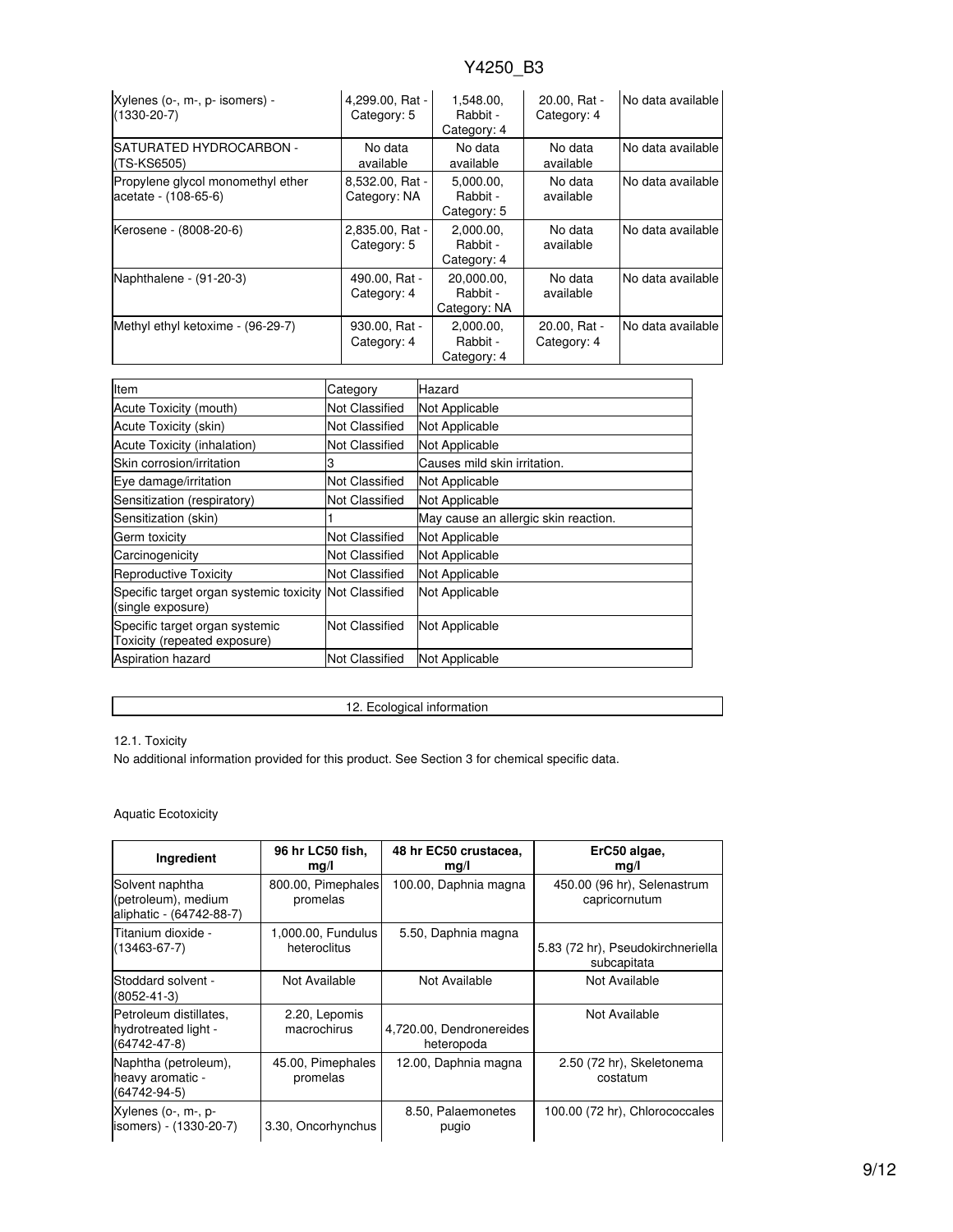|                                                                    | mykiss                          |                       |                                           |
|--------------------------------------------------------------------|---------------------------------|-----------------------|-------------------------------------------|
| <b>SATURATED</b><br><b>HYDROCARBON -</b><br>(TS-KS6505)            | Not Available                   | Not Available         | $0.00$ (hr),                              |
| Propylene glycol<br>monomethyl ether acetate<br>$- (108 - 65 - 6)$ | 100.00, Salmo<br>gairdneri      | 500.00, Daphnia magna | Not Available                             |
| Kerosene - (8008-20-6)                                             | Not Available                   | Not Available         | Not Available                             |
| Naphthalene - (91-20-3)                                            | 0.99, Oncorhynchus<br>gorbuscha | 1.60, Daphnia magna   | 68.21 (96 hr), Scenedesmus<br>subspicatus |
| Methyl ethyl ketoxime -<br>$(96-29-7)$                             | 320.00, Leuciscus<br>idus       | 500.00, Daphnia magna | 83.00 (72 hr), Scenedesmus<br>subspicatus |

12.2. Persistence and degradability No data available 12.3. Bioaccumulative potential Not Measured 12.4. Mobility in soil No data available 12.5. Results of PBT and vPvB assessment This product contains no PBT/vPvB chemicals. 12.6. Other adverse effects No data available

13. Disposal considerations

13.1. Waste treatment methods

Do not allow spills to enter drains or watercourses.

Dispose of in accordance with local, state and federal regulations. (Also reference RCRA information in Section 15 if listed).

| 14. Transport information                                                                      |                                        |                                                                                          |                                     |                                                                                                |
|------------------------------------------------------------------------------------------------|----------------------------------------|------------------------------------------------------------------------------------------|-------------------------------------|------------------------------------------------------------------------------------------------|
|                                                                                                |                                        |                                                                                          |                                     |                                                                                                |
| 14.1. UN number                                                                                |                                        | <b>UN 1263</b>                                                                           |                                     |                                                                                                |
| 14.2. UN proper shipping name                                                                  |                                        | PAINT - Marine pollutant (reaction product:<br>bisphenolA-(epichlorhydrin); epoxy resin) |                                     |                                                                                                |
| 14.3. Transport hazard class(es)                                                               |                                        |                                                                                          |                                     |                                                                                                |
| DOT (Domestic Surface Transportation)                                                          |                                        |                                                                                          |                                     | IMO / IMDG (Ocean Transportation)                                                              |
| <b>DOT Proper</b><br>Shipping Name                                                             | <b>CONSUMER</b><br>COMMODITY,<br>ORM-D |                                                                                          | <b>IMDG Proper</b><br>Shipping Name | PAINT - Marine pollutant<br>(reaction product:<br>bisphenolA-(epichlorhydrin);<br>epoxy resin) |
| <b>DOT Hazard Class</b>                                                                        | Not Regulated                          |                                                                                          | Sub Class                           | IMDG Hazard Class Flammable Liquid, 3<br>Not applicable                                        |
| UN / NA Number                                                                                 | <b>UN 1263</b>                         |                                                                                          |                                     |                                                                                                |
| DOT Packing Group Not Regulated                                                                |                                        |                                                                                          | <b>IMDG Packing</b><br>Group        | Ш                                                                                              |
| CERCLA/DOT RO                                                                                  | 551 gal. / 4642 lbs.                   |                                                                                          | <b>System Reference</b><br>Code     | 181                                                                                            |
| Ш<br>14.4. Packing group<br>14.5. Environmental hazards<br><b>IMDG</b><br>Marine Pollutant: No |                                        |                                                                                          |                                     |                                                                                                |
| 14.6. Special precautions for user<br>Not Applicable                                           |                                        |                                                                                          |                                     |                                                                                                |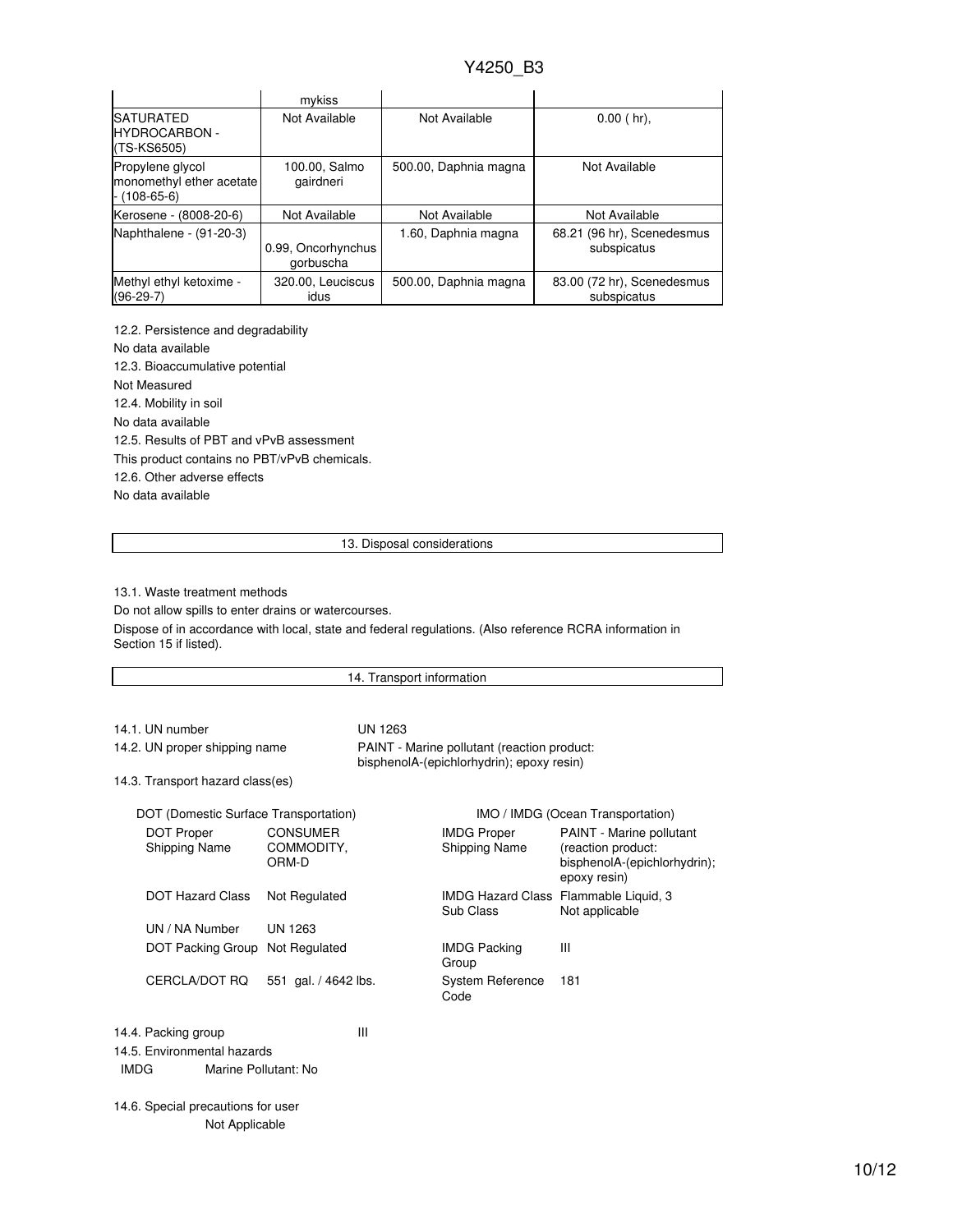### 14.7. Transport in bulk according to Annex II of MARPOL73/78 and the IBC Code Not Applicable

|                                                                                    | 15. Regulatory information                                                                                                                                                                                                                                                        |  |  |  |  |
|------------------------------------------------------------------------------------|-----------------------------------------------------------------------------------------------------------------------------------------------------------------------------------------------------------------------------------------------------------------------------------|--|--|--|--|
| <b>Regulatory Overview</b>                                                         | The regulatory data in Section 15 is not intended to be all-inclusive, only selected<br>requlations are represented. All ingredients of this product are listed on the TSCA<br>(Toxic Substance Control Act) Inventory or are not required to be listed on the TSCA<br>Inventory. |  |  |  |  |
| <b>WHMIS Classification</b>                                                        | B <sub>3</sub> D <sub>2</sub> B                                                                                                                                                                                                                                                   |  |  |  |  |
| DOT Marine Pollutants (10%):<br>(No Product Ingredients Listed)                    |                                                                                                                                                                                                                                                                                   |  |  |  |  |
| DOT Severe Marine Pollutants (1%):<br>(No Product Ingredients Listed)              |                                                                                                                                                                                                                                                                                   |  |  |  |  |
| EPCRA 311/312 Chemicals and RQs $(>.1\%)$ :                                        |                                                                                                                                                                                                                                                                                   |  |  |  |  |
|                                                                                    | Benzene, ethyl- (1000 lb final RQ; 454 kg final RQ)                                                                                                                                                                                                                               |  |  |  |  |
| Naphthalene                                                                        | $(100$ lb final RQ; 45.4 kg final RQ)                                                                                                                                                                                                                                             |  |  |  |  |
|                                                                                    | Xylenes ( $o$ -, $m$ -, $p$ - isomers) (100 lb final RQ; 45.4 kg final RQ)                                                                                                                                                                                                        |  |  |  |  |
| EPCRA 302 Extremely Hazardous (>.1%) :<br>(No Product Ingredients Listed)          |                                                                                                                                                                                                                                                                                   |  |  |  |  |
| EPCRA 313 Toxic Chemicals (>.1%) :                                                 |                                                                                                                                                                                                                                                                                   |  |  |  |  |
| 1,2,4-Trimethyl benzene                                                            |                                                                                                                                                                                                                                                                                   |  |  |  |  |
| Benzene, ethyl-                                                                    |                                                                                                                                                                                                                                                                                   |  |  |  |  |
| Naphthalene                                                                        |                                                                                                                                                                                                                                                                                   |  |  |  |  |
| Xylenes (o-, m-, p- isomers)<br>Mass RTK Substances (>1%):                         |                                                                                                                                                                                                                                                                                   |  |  |  |  |
| Kerosene                                                                           |                                                                                                                                                                                                                                                                                   |  |  |  |  |
| Stoddard solvent                                                                   |                                                                                                                                                                                                                                                                                   |  |  |  |  |
| Titanium dioxide                                                                   |                                                                                                                                                                                                                                                                                   |  |  |  |  |
| Xylenes (o-, m-, p- isomers)                                                       |                                                                                                                                                                                                                                                                                   |  |  |  |  |
| Penn RTK Substances (>1%):                                                         |                                                                                                                                                                                                                                                                                   |  |  |  |  |
| Kerosene                                                                           |                                                                                                                                                                                                                                                                                   |  |  |  |  |
| Stoddard solvent                                                                   |                                                                                                                                                                                                                                                                                   |  |  |  |  |
| Titanium dioxide                                                                   |                                                                                                                                                                                                                                                                                   |  |  |  |  |
| Xylenes (o-, m-, p- isomers)                                                       |                                                                                                                                                                                                                                                                                   |  |  |  |  |
| (No Product Ingredients Listed)                                                    | Penn Special Hazardous Substances (>.01%) :                                                                                                                                                                                                                                       |  |  |  |  |
| <b>RCRA Status:</b><br>(No Product Ingredients Listed)                             |                                                                                                                                                                                                                                                                                   |  |  |  |  |
| N.J. RTK Substances (>1%):                                                         |                                                                                                                                                                                                                                                                                   |  |  |  |  |
| Kerosene                                                                           |                                                                                                                                                                                                                                                                                   |  |  |  |  |
|                                                                                    | Solvent naphtha (petroleum), medium aliphatic                                                                                                                                                                                                                                     |  |  |  |  |
| Stoddard solvent                                                                   |                                                                                                                                                                                                                                                                                   |  |  |  |  |
| Titanium dioxide                                                                   |                                                                                                                                                                                                                                                                                   |  |  |  |  |
| Xylenes (o-, m-, p- isomers)                                                       |                                                                                                                                                                                                                                                                                   |  |  |  |  |
| N.J. Special Hazardous Substances (>.01%) :                                        |                                                                                                                                                                                                                                                                                   |  |  |  |  |
| Carbon black                                                                       |                                                                                                                                                                                                                                                                                   |  |  |  |  |
| Benzene, ethyl-<br>Naphthalene                                                     |                                                                                                                                                                                                                                                                                   |  |  |  |  |
|                                                                                    |                                                                                                                                                                                                                                                                                   |  |  |  |  |
| Propylene glycol monomethyl ether<br>Solvent naphtha (petroleum), medium aliphatic |                                                                                                                                                                                                                                                                                   |  |  |  |  |
|                                                                                    | Xylenes (o-, m-, p- isomers)                                                                                                                                                                                                                                                      |  |  |  |  |
|                                                                                    | N.J. Env. Hazardous Substances (>.1%) :                                                                                                                                                                                                                                           |  |  |  |  |
| 1,2,4-Trimethyl benzene                                                            |                                                                                                                                                                                                                                                                                   |  |  |  |  |
| Benzene, ethyl-                                                                    |                                                                                                                                                                                                                                                                                   |  |  |  |  |
| Kerosene                                                                           |                                                                                                                                                                                                                                                                                   |  |  |  |  |
| Naphthalene                                                                        |                                                                                                                                                                                                                                                                                   |  |  |  |  |
| Xylenes (o-, m-, p- isomers)                                                       |                                                                                                                                                                                                                                                                                   |  |  |  |  |